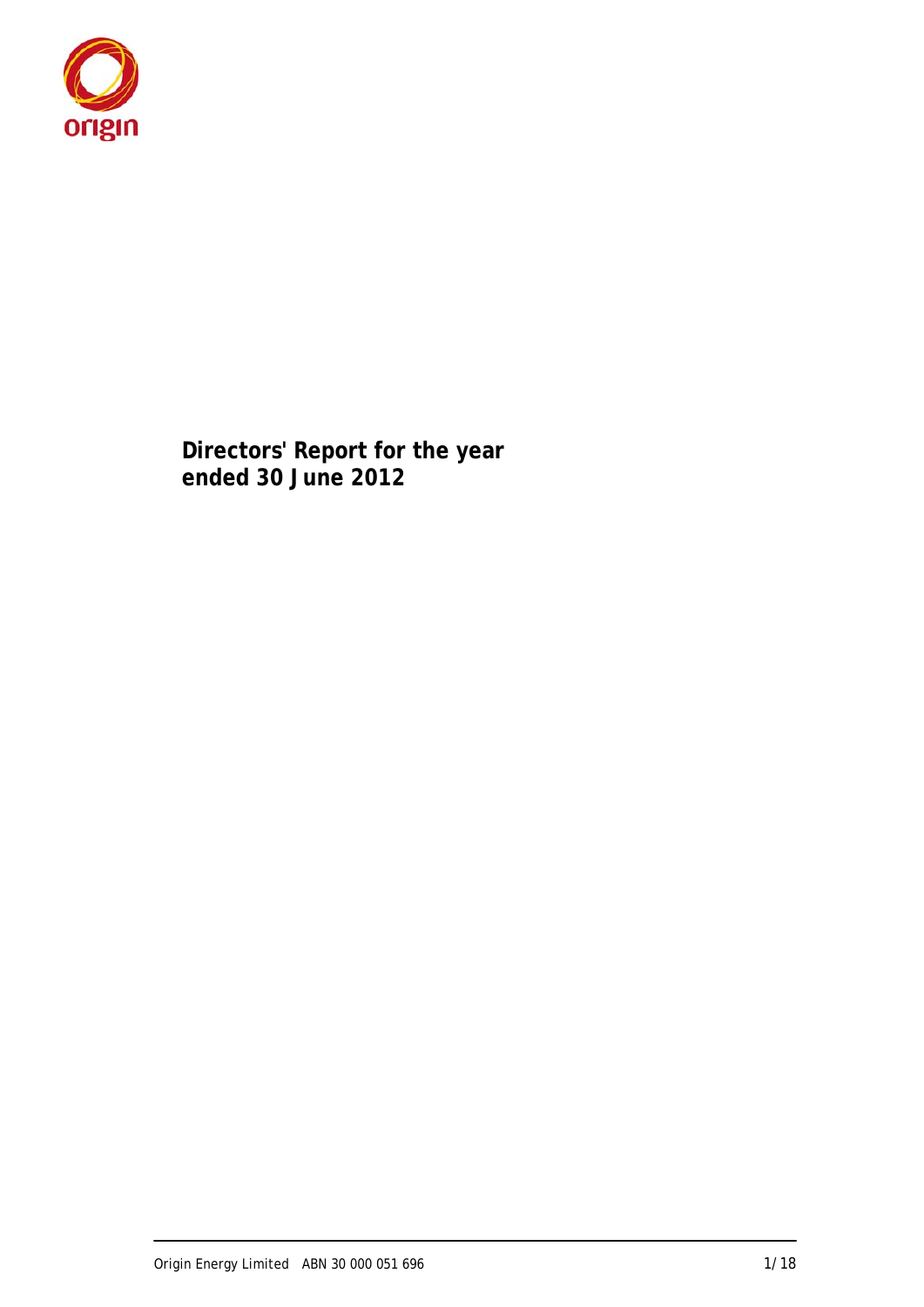# **Contents**

| 1.  |                                                                                 |
|-----|---------------------------------------------------------------------------------|
| 2.  |                                                                                 |
| 3.  |                                                                                 |
| 4.  |                                                                                 |
| 5.  |                                                                                 |
| 6.  |                                                                                 |
| 7.  |                                                                                 |
| 8.  |                                                                                 |
| 9.  |                                                                                 |
| 10. |                                                                                 |
| 11. | Directors' interests in shares, options and rights of Origin Energy Limited  15 |
| 12. |                                                                                 |
| 13. |                                                                                 |
| 14. |                                                                                 |
| 15. |                                                                                 |
| 16. |                                                                                 |
| 17. |                                                                                 |
| 18. |                                                                                 |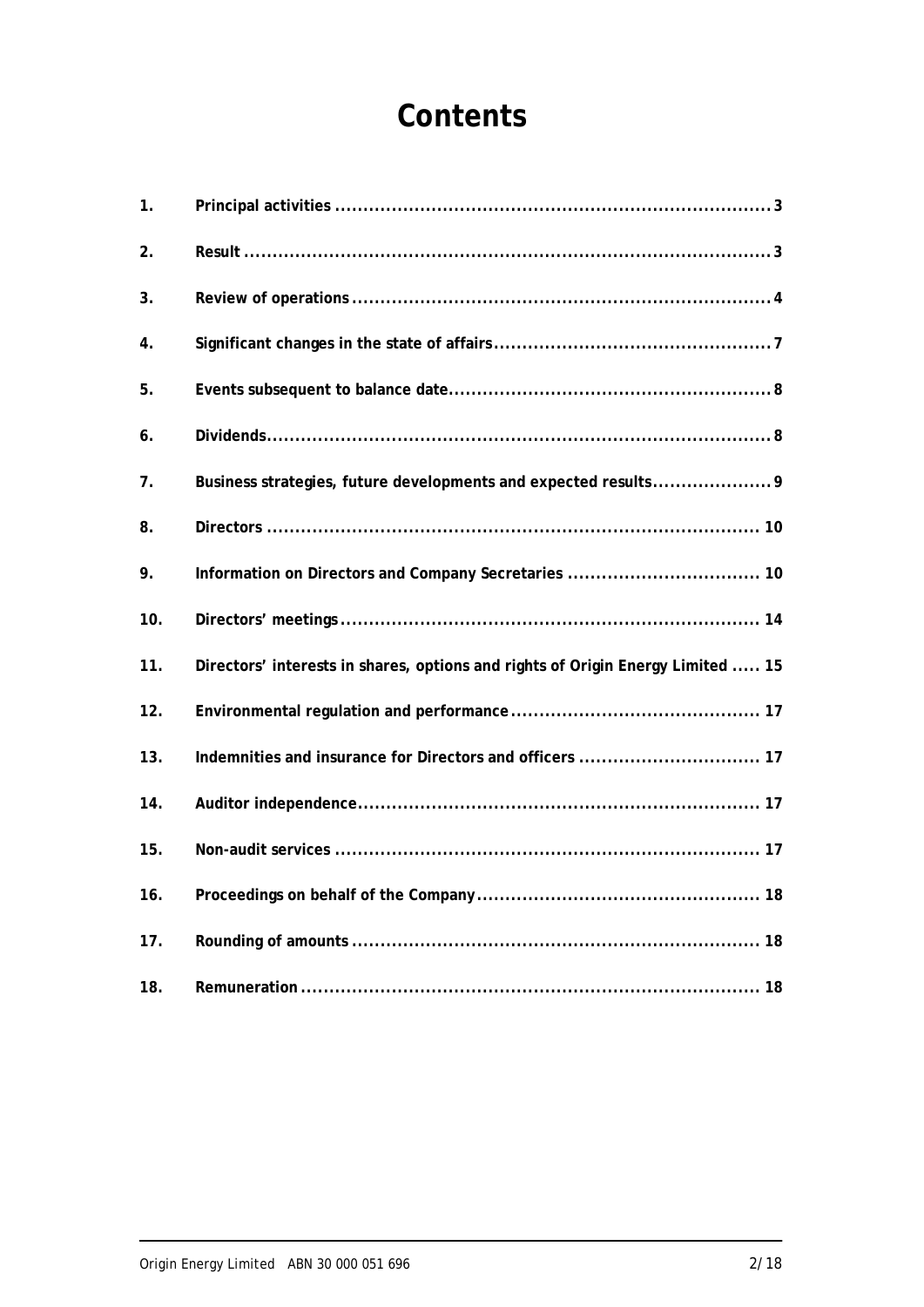23 August 2012

### **Directors' Report for the year ended 30 June 2012**

In accordance with the Corporations Act 2001, the Directors of Origin Energy Limited ("Company") report on the Company and the consolidated entity Origin Energy Group ("Origin"), being the Company and its controlled entities for the year ended 30 June 2012.

### **1. Principal activities**

During the year, the principal activity of Origin was the operation of energy businesses including:

- Exploration and production of oil and gas;
- Electricity generation; and
- Wholesale and retail sale of electricity and gas.

There had been no significant changes in the nature of these activities during the year.

### **2. Result**

### **Statutory Profit – \$980 million profit, up from \$186 million**

Origin reported a Net Profit After Tax (NPAT) and Non-controlling interests (Statutory Profit) of \$980 million for the year ended 30 June 2012, an increase of \$794 million, compared with \$186 million reported in the prior year.

The key factors contributing to the increase in the Statutory Profit include:

- higher Underlying Profit driven by the NSW acquisition, a lower exploration expense and higher wholesale energy prices for Contact Energy (+\$220 million);
- net gains on items related to Australia Pacific LNG, primarily a gain on dilution of Origin's shareholding (+\$414 million);
- an increase in the fair value of financial instruments (+\$258 million); and
- a lower net expense from other items including transition and transaction costs relating to the NSW acquisition (+\$149 million);

partially offset by:

a larger impairment of assets (-\$247 million).

Statutory Profit for this year and the prior year contains the impact of a number of items which, when excluded, provide a different perspective on the financial and operating performance of the Origin business, consistent with the manner in which the Managing Director reviews the business. Underlying Profit excludes these items and is used internally by the Managing Director to assess the performance of Origin's business and make decisions on the allocation of resources.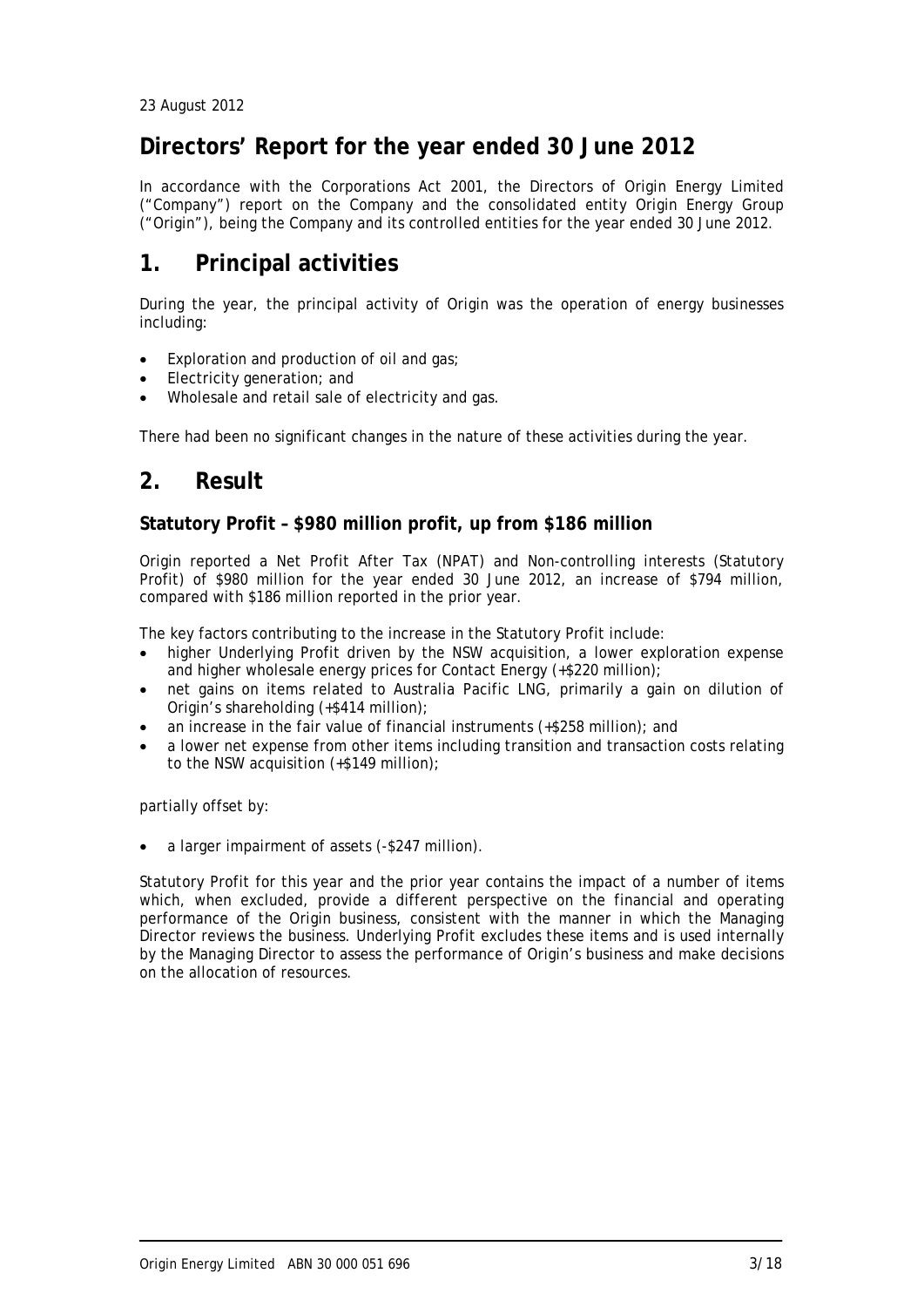| Year ended 30 June                                                                                | 2012<br>\$m\$ | 2011<br>\$m\$ | Change<br>$(\%)$ |
|---------------------------------------------------------------------------------------------------|---------------|---------------|------------------|
| External revenue                                                                                  | 12,935        | 10,344        | 25               |
| <b>Underlying EBITDA</b>                                                                          | 2,257         | 1,782         | 27               |
| Underlying depreciation and amortisation                                                          | (614)         | (539)         | 14               |
| Underlying share of interest, tax, depreciation and<br>amortisation of equity accounted investees | (45)          | (49)          | (8)              |
| <b>Underlying EBIT</b>                                                                            | 1,598         | 1,194         | 34               |
| Underlying net financing costs                                                                    | (217)         | (143)         | 52               |
| Underlying Profit before tax                                                                      | 1,381         | 1,051         | 31               |
| Underlying income tax expense                                                                     | (415)         | (316)         | 31               |
| Underlying Profit before Non-controlling interests                                                | 966           | 735           | 31               |
| Non-controlling interests share of Underlying Profit                                              | (73)          | (62)          | 18               |
| <b>Underlying Profit</b>                                                                          | 893           | 673           | 33               |
| Items excluded from Underlying Profit                                                             | 87            | (487)         | N/A              |
| <b>Statutory Profit</b>                                                                           | 980           | 186           | 427              |
| Underlying earnings per share                                                                     | $82.6$ ¢      | 71.0¢         | 16               |

The following table sets out the calculation of Underlying Profit.

### **Reconciliation of Statutory Profit to Underlying Profit**

In the year to 30 June 2012, items excluded in the measurement of Underlying Profit amounted to a benefit of \$87 million. This compares with the year ended 30 June 2011 in which these items had an overall cost of \$487 million.

| Year ended 30 June<br>(\$ million)                            | 2012<br>Excluded<br>items | <b>NPAT</b> | 2011<br>Excluded<br>items | <b>NPAT</b> | Change<br>\$m\$ |
|---------------------------------------------------------------|---------------------------|-------------|---------------------------|-------------|-----------------|
| <b>Statutory Profit</b>                                       |                           | 980         |                           | 186         | 794             |
| APLNG related items                                           | 430                       |             | 16                        |             | 414             |
| Increase/(decrease) in fair value of<br>financial instruments | 119                       |             | (139)                     |             | 258             |
| Impairment of assets                                          | (407)                     |             | (160)                     |             | (247)           |
| Other                                                         | (55)                      |             | (204)                     |             | 149             |
| Less total excluded items                                     | 87                        |             | (487)                     |             | 574             |
| <b>Underlying Profit</b>                                      |                           | 893         |                           | 673         | 220             |

# **3. Review of operations**

### **External revenue**

External revenue increased by 25% or \$2,591 million to \$12,935 million.

This increase primarily reflects the impact of revenues from the NSW energy assets acquired in March 2011 in the Energy Markets segment, together with higher commodity prices in the Exploration & Production segment and higher wholesale electricity prices in the Contact Energy segment.

### **EBITDA**

Statutory EBITDA increased 106% or \$1,176 million to \$2,290 million from \$1,114 million. Underlying EBITDA increased 27% or \$475 million to \$2,257 million from \$1,782 million.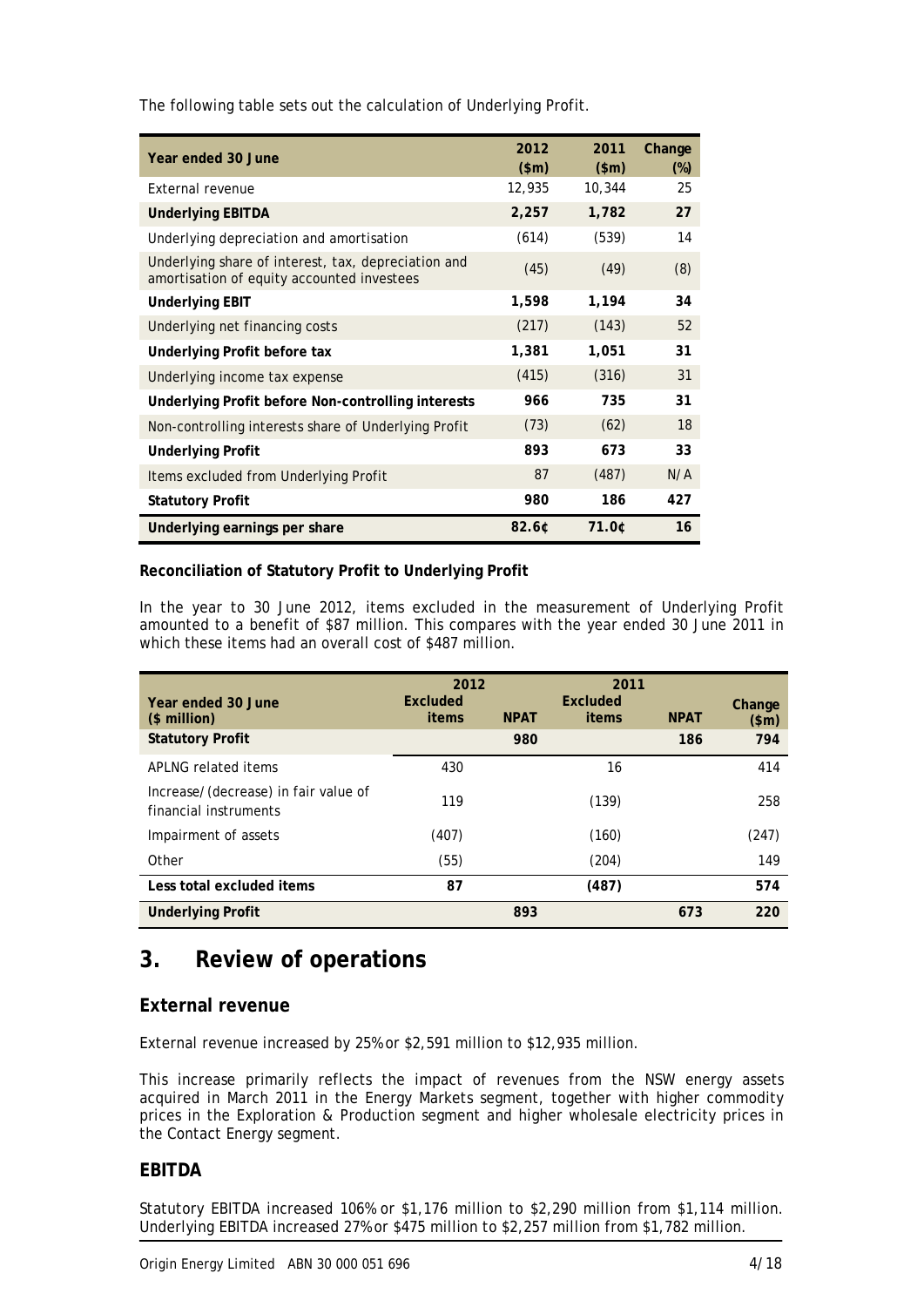The Underlying EBITDA contributions by business segment are presented in the following table:

| Year ended 30 June                    | 2012<br>\$m\$ | 2011<br>\$m\$ | Change<br>$(\%)$ |
|---------------------------------------|---------------|---------------|------------------|
| <b>Energy Markets</b>                 | 1,562         | 1.174         | 33               |
| <b>Exploration &amp; Production</b>   | 329           | 268           | 23               |
| Australia Pacific LNG                 | 47            | 63            | (25)             |
| <b>Contact Energy</b>                 | 400           | 345           | 16               |
| Corporate                             | (81)          | (68)          | 19               |
| <b>Underlying EBITDA</b>              | 2,257         | 1,782         | 27               |
| Items excluded from Underlying EBITDA | 33            | (668)         | N/A              |
| <b>EBITDA</b>                         | 2,290         | 1,114         | 106              |

**Energy Markets:** Underlying EBITDA increased by 33% or \$388 million to \$1,562 million. This was largely attributable to a full year contribution from the acquired NSW energy assets. Increased energy sales were partially offset by a reduction in both electricity customers and usage per customer.

**Exploration & Production:** Underlying EBITDA increased by 23% or \$61 million to \$329 million, primarily due to a lower exploration expense (+\$69 million) and higher commodity prices, partially offset by higher operating costs and lower production.

**Australia Pacific LNG:** Underlying EBITDA decreased by 25% or \$16 million to \$47 million. This was primarily due to the dilution of Origin's shareholding in Australia Pacific LNG from 50% to 42.5% following the first Sinopec subscription in August 2011, together with higher operating costs to support the expanded operations and meet increased regulatory requirements.

**Contact Energy:** Underlying EBITDA increased by 16% or \$55 million to \$400 million. This was primarily due to reductions in gas and carbon unit costs and improved commercial and industrial margins. While higher South Island hydro storage levels resulted in higher wholesale electricity prices, this was largely offset by a 25% decrease in hydro generation being covered by the use of more expensive thermal generation.

**Corporate:** Underlying EBITDA loss increased 19% or \$13 million resulting in an Underlying EBITDA loss of \$81 million. The largest contributor to this variance was increased expenditure on development opportunities in Chile, Indonesia and PNG.

### **EBIT**

Statutory EBIT increased by \$1,099 million or 200% from \$550 million to \$1,649 million.

Underlying EBIT increased 34% or \$404 million to \$1,598 million primarily due to the increase in Underlying EBITDA described above.

| Year ended 30 June                  | 2012<br>\$m\$ | 2011<br>\$m\$ | Change<br>$(\%)$ |
|-------------------------------------|---------------|---------------|------------------|
| <b>Energy Markets</b>               | 1,317         | 978           | 35               |
| <b>Exploration &amp; Production</b> | 105           | 47            | 123              |
| Australia Pacific LNG               | 14            | 21            | (33)             |
| <b>Contact Energy</b>               | 248           | 214           | 16               |
| Corporate                           | (86)          | (66)          | 30               |
| <b>Underlying EBIT</b>              | 1,598         | 1,194         | 34               |
| Items excluded from EBIT            | 51            | (644)         | N/A              |
| <b>EBIT</b>                         | 1,649         | 550           | 200              |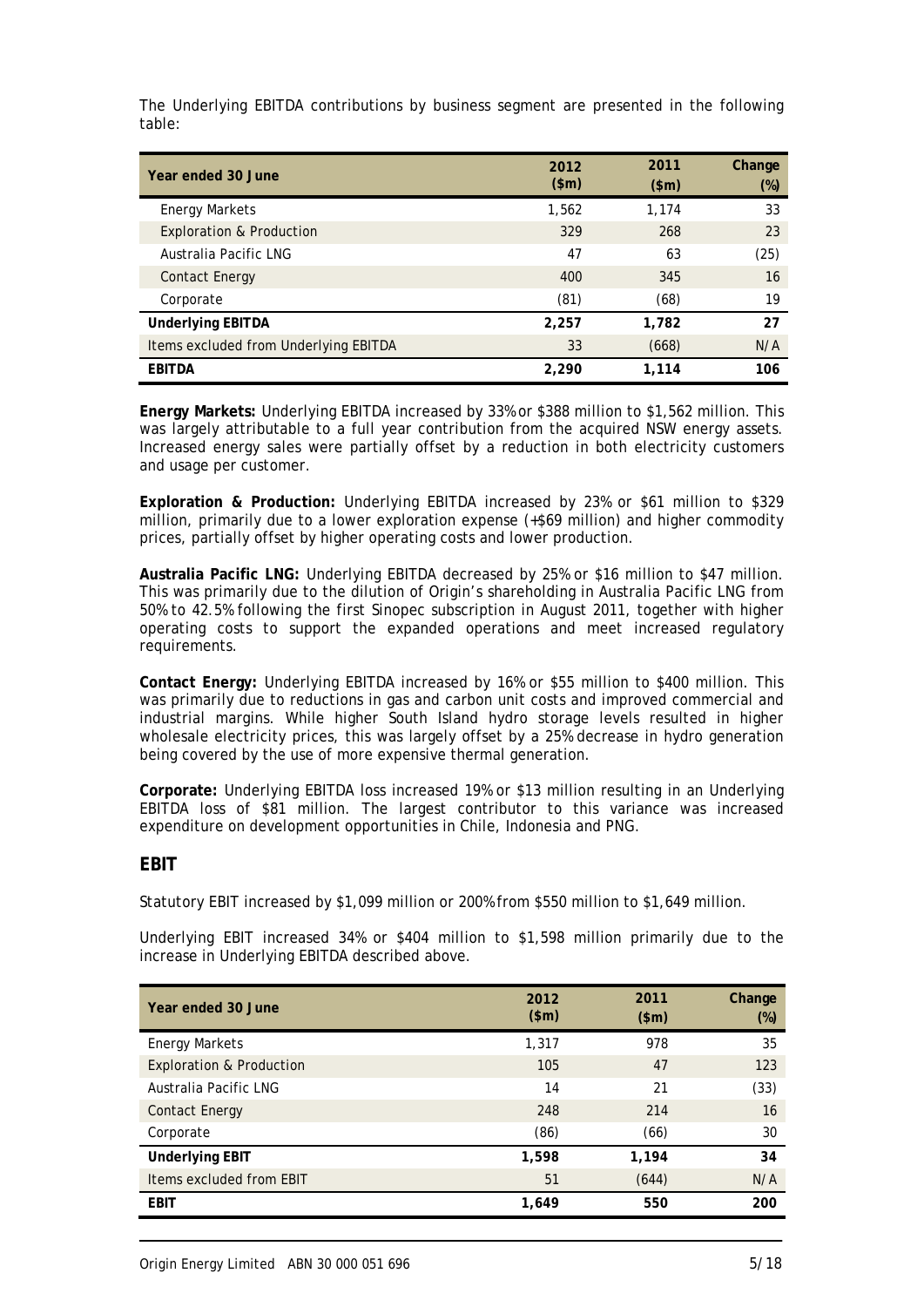### **Net financing costs**

Statutory net financing costs increased by 86% or \$134 million to \$289 million from \$155 million in the prior year.

Underlying net financing costs increased by 52% or \$74 million to \$217 million in the current year. The increase in Underlying net financing costs was predominantly due to a higher average Net Debt balance for the year as a result of increased debt used to partially fund the NSW acquisition and for capital expenditure incurred during the period.

Capitalised interest for the year was \$142 million compared with \$153 million in the prior year and is not included in the calculation of net financing costs.

#### **Income tax expense**

The current year Statutory income tax expense of \$302 million results in an effective tax rate of 22%, which is lower than the company tax rate of 30%, mainly due to the non taxassessable gain arising on dilution of Origin's shareholding in Australia Pacific LNG, partially offset by non-deductible impairment losses.

The prior year Statutory income tax expense of \$147 million resulted in an effective tax rate of 37%, which was higher than the company tax rate of 30%, due to non-deductible costs associated with stamp duty for the acquired NSW energy assets and the impairment of Origin's 30% interest in the Innamincka geothermal joint venture, partially offset by a tax benefit arising on the translation of foreign denominated tax balances.

Underlying income tax expense for the year increased 31% or \$99 million to \$415 million, in line with an increase in Underlying profit before tax. The Underlying effective tax rate was 30% in the current and the prior year.

Origin recorded a \$16 million deferred tax benefit resulting from the extension of the PRRT legislation which took effect on 1 July 2012. This benefit has been excluded from Underlying income tax expense. In accordance with the legislation, Origin has adopted tax starting bases for existing projects that are deductible against future assessable receipts. A deferred tax asset of \$16 million has been recorded in the Financial Statements based on the estimated utilisation of the tax starting bases considering future deductible amounts. Origin also has an unrecorded deferred tax benefit of \$1,027 million referable to the extended PRRT legislation which, considering estimated future assessable and deductible amounts, has not been recognised as an asset in Origin's 30 June 2012 Consolidated Financial Statements.

Australia Pacific LNG is also subject to the extended PRRT legislation and has an unrecorded deferred tax benefit balance of \$2,426 million (100% Australia Pacific LNG).

The deferred tax amounts referable to the extended PRRT legislation are disclosed in Notes 4 and 15 of Origin's Consolidated Financial Statements.

### **Non-controlling interests share of profit**

Statutory Profit attributable to Non-controlling interests increased by \$16 million, or 26% to \$78 million primarily relating to Contact Energy exiting its investment in Oakey Power Holdings Pty Ltd, which increased Contact Energy's earnings but is excluded from Underlying Profit.

Underlying Profit attributable to Non-controlling interests increased 18% to \$73 million due to an increased contribution from the Contact Energy segment.

#### **Underlying Profit**

Statutory Profit for the year increased by 427%, or \$794 million to \$980 million.

Underlying Profit for the year increased 33% or \$220 million to \$893 million.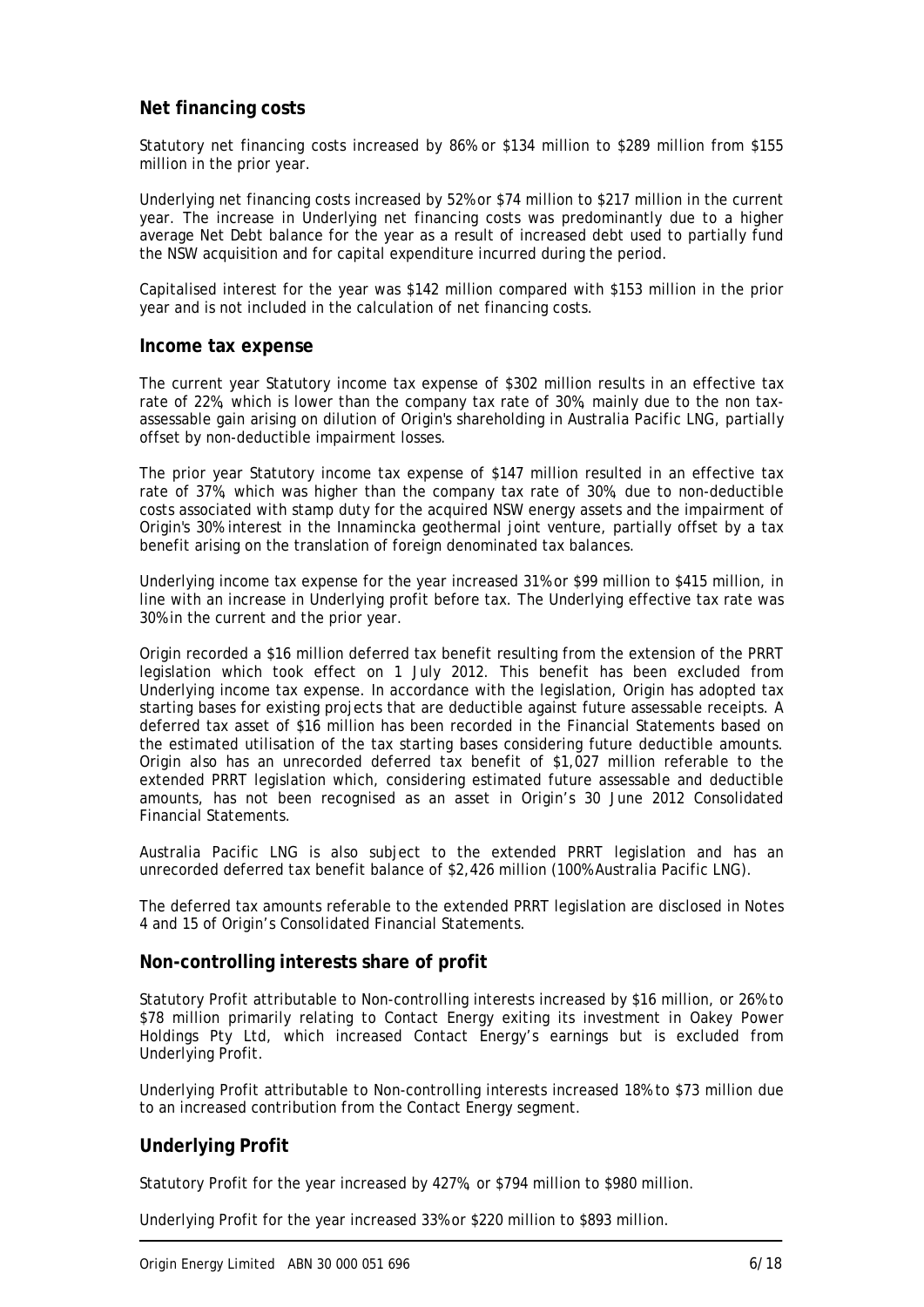# **4. Significant changes in the state of affairs**

The following significant changes in the state of affairs of the Company occurred during the year:

### **Australia Pacific LNG**

On 28 July 2011 the Australia Pacific LNG export project was sanctioned for an initial 4.5 million tonnes per annum (mtpa) LNG production train and infrastructure to support a second LNG train. On 9 August 2011, following this final investment decision, completion of an equity subscription agreement between Australia Pacific LNG and Sinopec resulted in the dilution of Origin's shareholding to 42.5%, and the completion of a marketing agreement with Sinopec for the sale of 4.3 mtpa of LNG.

A second subscription agreement between Australia Pacific LNG and Sinopec was signed on 20 January 2012 for Sinopec to increase its shareholding by 10% to 25%. This agreement was completed when Australia Pacific LNG's second train was sanctioned in July 2012, resulting in Origin's and ConocoPhillips' respective shareholdings in Australia Pacific reducing to 37.5%.

On 20 January 2012, Sinopec agreed to purchase an additional 3.3 mtpa of LNG through to 2035 under its existing sale and purchase agreement with Australia Pacific LNG. On 29 June 2012, Australia Pacific LNG and The Kansai Electric Power Company signed a binding agreement for the sale and purchase of approximately 1 mtpa of LNG for 20 years. The above Sinopec and Kansai agreements completed the marketing of Australia Pacific LNG's second LNG train.

#### **Funding**

During the year, Origin continued to strengthen its balance sheet, and increase its funding options to ensure that it has sufficient liquidity to fund future capital expenditure requirements, including expected cash contributions via loan repayments to Australia Pacific LNG.

*Underwritten dividend investment plan* - In September 2011, Origin fully underwrote its dividend for the June 2011 period raising \$266 million of equity finance.

*Senior unsecured notes* - In October 2011, Origin undertook a US\$500 million (\$492 million) Senior Unsecured Notes issuance in the 144A market in the United States.

*Subordinated notes* – In December 2011, Origin issued \$900 million of Origin Energy Subordinated Notes in the Australian retail bond market. The hybrid has been recorded as debt in the financial statements and has received 100% equity credit from Standard & Poor's and 50% equity credit from Moody's.

*Project Finance* – In May 2012, Australia Pacific LNG signed agreements with a syndicate of domestic and international commercial banks and export credit agencies for an US\$8.5 billion project finance facility subject to conditions precedent.

#### **Developments**

*Retail Transformation Program* – During the year, Energy Markets successfully migrated 2.6 million mass market natural gas and electricity customers not under the NSW acquisitionrelated TSAs to SAP via four large-scale migrations.

*Mortlake Power Station* – In January 2012, the first of two units at the 550 MW gas-fired Mortlake Power Station was available for dispatch into the Victorian electricity market. The second unit reached the final stages of commissioning at the end of the period.

The events described above and those as disclosed in the Financial Statements represent the significant changes in the state of affairs of Origin for the year ended 30 June 2012.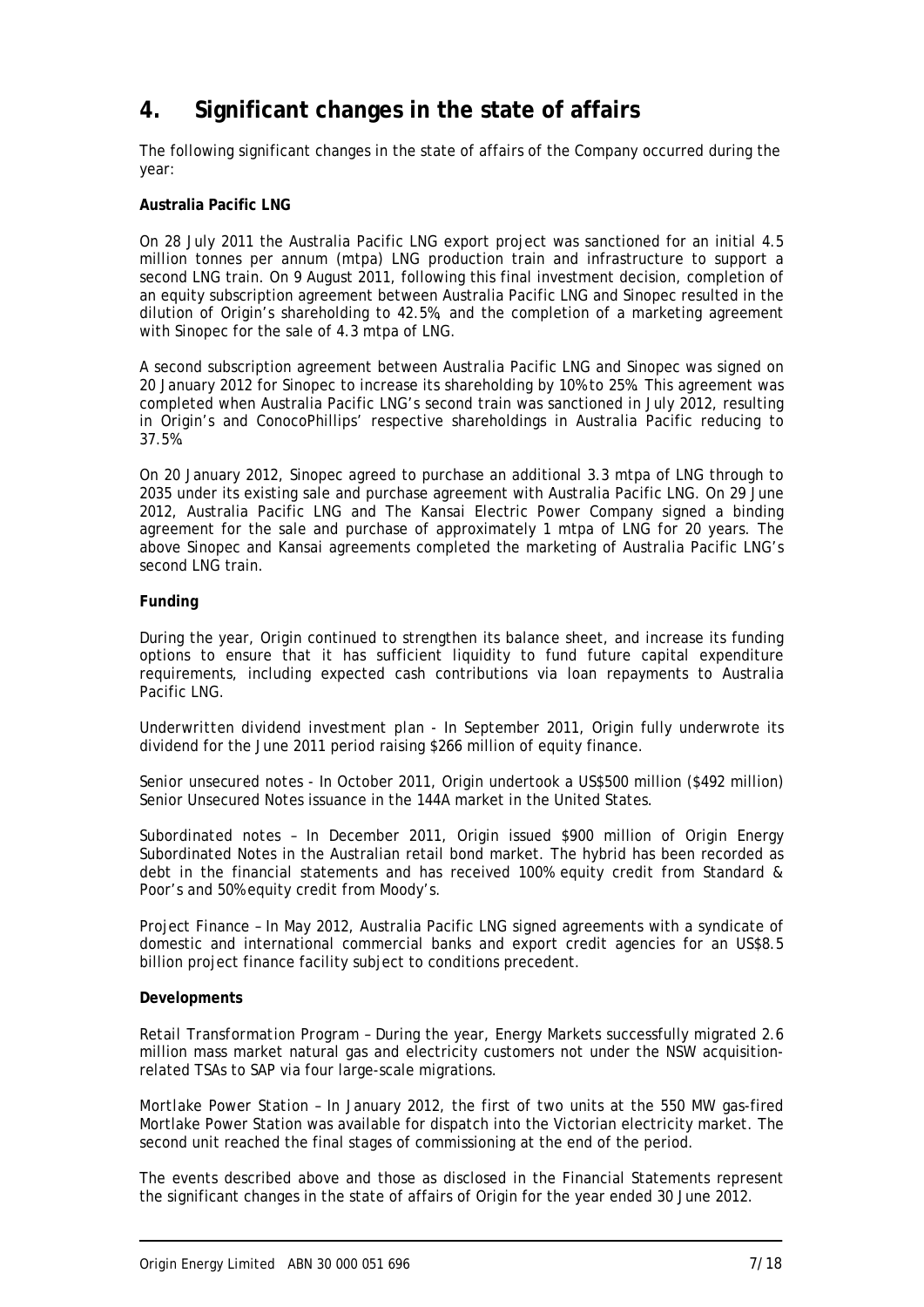# **5. Events subsequent to balance date**

Other than the items described below, no matters or circumstances have arisen since 30 June 2012, which have significantly affected, or may significantly affect:

- i) the Company's operations in future financial years;
- ii) results of those operations in future financial years; or
- iii) the Company's state of affairs in future financial years.

**Final Investment Decision on the second train of the two train Australia Pacific LNG Pty Limited Incorporated Joint Venture CSG to LNG project and issue of shares to China Petroleum and Chemical Corporation** 

On 4 July 2012 Australia Pacific LNG Pty Limited a 42.5 per cent owned and equity accounted incorporated joint venture of the consolidated entity, announced that a Final Investment Decision ('FID') on the second train of the two train CSG to LNG project had been approved. LNG from the previously announced first train is expected to be delivered in mid-2015, with LNG from the second train expected in early 2016.

The total capital expenditure for the FID approved two train project (100 per cent Australia Pacific LNG) is estimated to be A\$23 billion, including contingencies. This excludes expected expenditure on non-project costs associated with the domestic operations, pre-LNG operating and maintenance costs and costs associated with the supply of gas to third party LNG projects.

On 12 July 2012 Australia Pacific LNG issued new shares to China Petroleum and Chemical Corporation ('Sinopec') resulting in Sinopec's equity holding increasing from 15 percent to 25 per cent. As a result of this new share issue, Origin's interest in Australia Pacific LNG has been diluted from 42.5 per cent to 37.5 per cent. Under the terms of the subscription agreement Sinopec paid net consideration to Australia Pacific LNG of US\$1.4 billion. The completion of the share issue from Australia Pacific LNG to Sinopec will result in a dilution gain recorded in statutory profit for the consolidated entity of approximately A\$0.4 billion for the year ended 30 June 2013.

Commitments at 30 June 2012 will reduce by \$618 million as Origin's share of the commitments and guarantees of the Australia Pacific LNG joint venture will be diluted from 42.5 per cent to 37.5 per cent following the issue of shares to Sinopec to increase Sinopec's interest in Australia Pacific LNG to 25 per cent.

### **6. Dividends**

(a) Dividends paid during the year by the Company were as follows:

|                                                                                                                                           | \$million |
|-------------------------------------------------------------------------------------------------------------------------------------------|-----------|
| Final dividend of 25 cents per ordinary share, fully franked at<br>30%, for the year ended 30 June 2011, paid 29 September 2011.          | 266       |
| Interim dividend of 25 cents per ordinary share, fully franked at<br>30%, for the half year ended 31 December 2011, paid 30 March<br>2012 | 272       |

(b) In respect of the current financial year, the Directors have declared a final dividend as follows:

|                                                                                                                                        | <b>\$million</b> |
|----------------------------------------------------------------------------------------------------------------------------------------|------------------|
| Final dividend of 25 cents per ordinary share, fully franked at<br>30%, for the year ended 30 June 2012, payable 27 September<br>2012. | 272              |

The Dividend Reinvestment Plan ("DRP") will apply to this final dividend at no discount.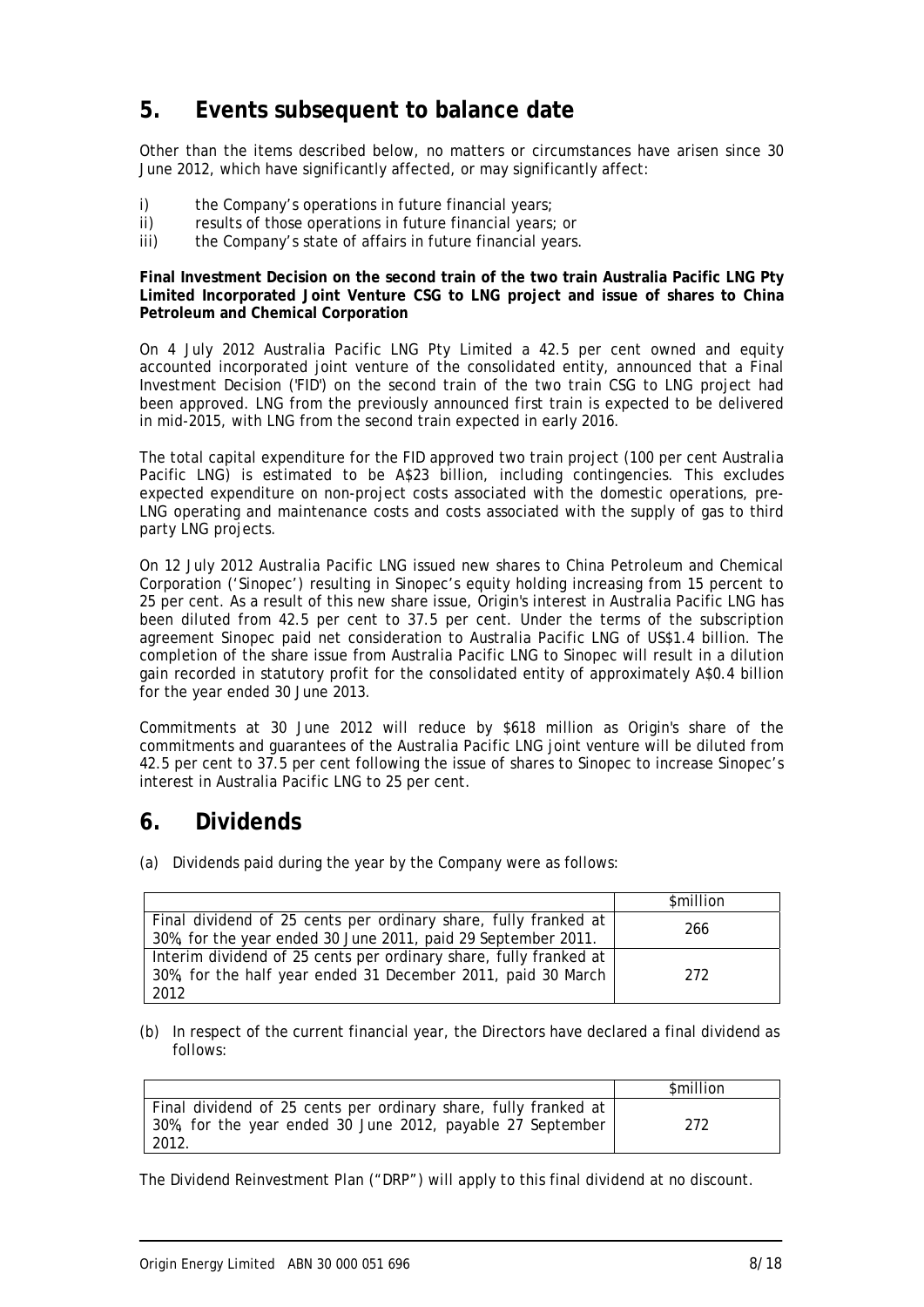# **7. Business strategies, future developments and expected results**

A key focus for the Company over the next few years is on delivering the Australia Pacific LNG project on schedule and on budget. To fund Origin's share of that investment the Company has been significantly reducing its committed capital expenditure on other projects, will be focusing on maximising cash flow from the existing business and managing the maturity of its existing debt facilities.

The outlook for the coming year is more challenging than in prior years with less growth coming from new capital investments, regulatory uncertainty, particularly related to pricing decisions made by the Queensland Competition Authority for which the Company has initiated a judicial review, as well as more uncertainty in forecasting earnings, driven by volatile global commodity prices and changing patterns in the demand for energy in Australia.

In **Energy Markets**, Origin will respond to the uncertainties by focusing on reducing costs, winning and retaining customers, realising benefits from the new SAP billing and customer relationship management system, and continuing to capture the benefits from Origin's integrated portfolio. In this segment, Origin's intention is to maintain customer numbers throughout the coming year, and it is targeting an Underlying EBIT margin of around 11%.

In **Exploration & Production**, production is forecast to increase with BassGas expected to recommence production in the September 2012 Quarter, partially offset by reduced production at Otway due to a scheduled shutdown.

**Contact Energy** is expected to see an increased earnings contribution as it continues to benefit from greater flexibility in its generation portfolio and its gas purchasing position.

Depreciation and amortisation costs will increase in line with the increased asset base, following completion of the Mortlake Power Station, upgrades to the Eraring Power Station, implementation of the new SAP billing and customer relationship management system, depreciation of Phase 1 of the BassGas Mid-Life Enhancement project and increased production.

Underlying net financing costs are expected to increase substantially in the 2013 financial year compared with the prior year due to interest on completed projects and the Ironbark development no longer being capitalised. Interest associated with Origin's cash contributions to Australia Pacific LNG will continue to be excluded from Underlying Profit.

Origin's Underlying effective tax rate is expected to remain around 30% for the coming year.

Taking all these factors into account, and based on prevailing market conditions, Origin anticipates Underlying EBITDA for the 2013 financial year to increase by around 10% and Underlying Profit to be in line with the 2012 financial year.

While Origin intends to reduce its shareholding in Australia Pacific LNG to below 37.5%, this guidance does not include any impact of a change in Origin's shareholding.

#### **Future growth opportunities**

Origin continues to pursue a number of opportunities in Australia and internationally that will drive growth in the medium to longer term.

Origin is well positioned to capitalise on the expected rise in domestic gas prices, with a diverse and flexible portfolio of physical and contracted fuel resources, as evidenced by the recent gas sale to the GLNG project at international oil-linked pricing.

Gas demand in eastern Australia is expected to triple over the next five years, and Origin continues to invest in a targeted number of exploration opportunities in and around existing permits in anticipation of this growth.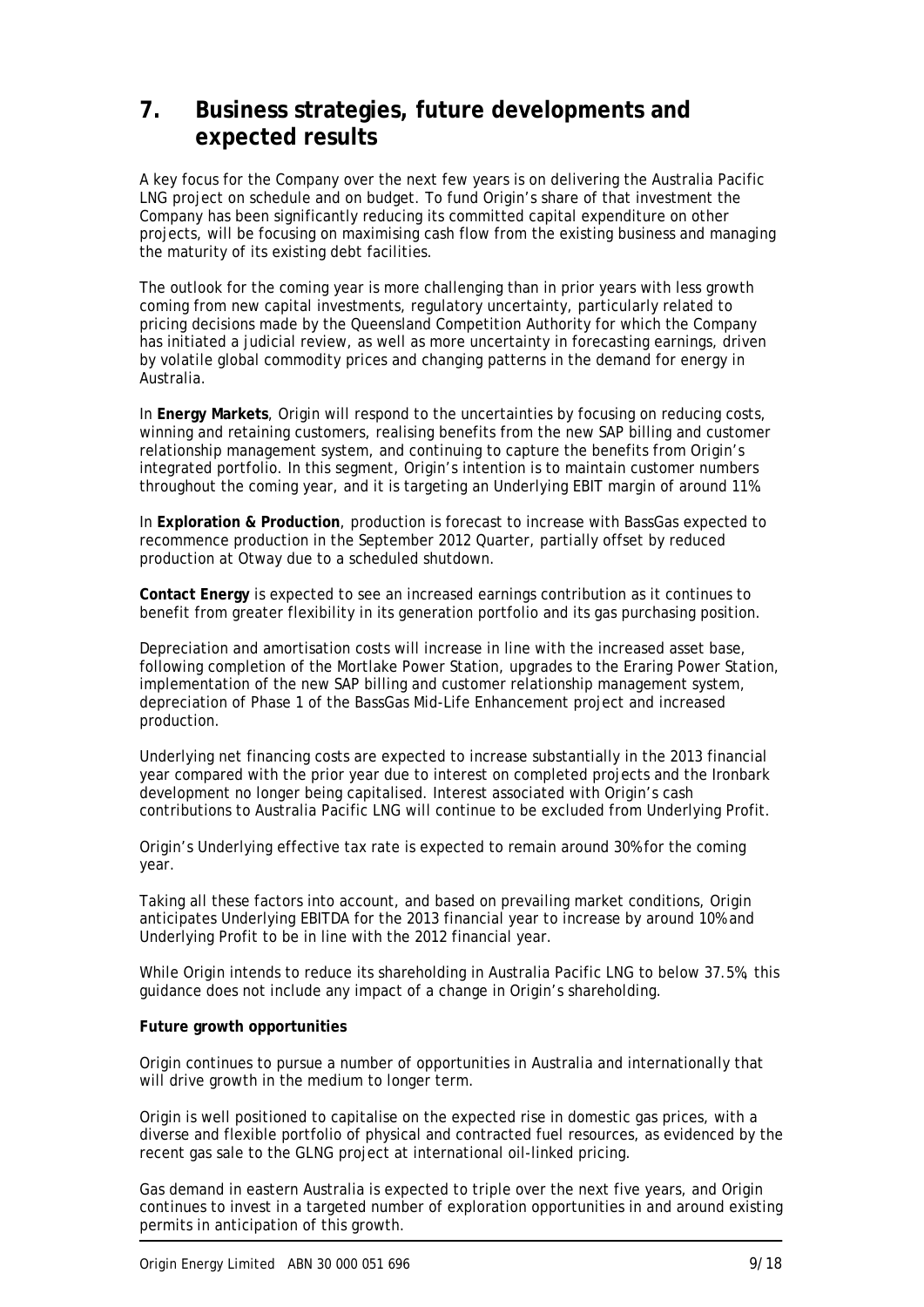Origin is also exploring for resources in attractive international markets including New Zealand, South East Asia, Kenya and Botswana, providing access to both potential resources and growing demand.

Origin continues to develop a portfolio of high quality, large-scale renewable energy opportunities in offshore markets which offer strong growth prospects. This includes a potential hydro project and geothermal exploration in Chile, geothermal exploration in Indonesia and a potential hydro project in PNG.

Based on the opportunities available to the Company, Origin continues to target long term growth in Underlying EPS of 10% to 15% per annum on average.

### **8. Directors**

The Directors of the Company at any time during or since the end of the financial year are:

H Kevin McCann (Chairman) Grant A King (Managing Director) John H Akehurst Bruce G Beeren Trevor Bourne Gordon M Cairns Karen A Moses Ralph J Norris (appointed 18 April 2012) Helen M Nugent

# **9. Information on Directors and Company Secretaries**

Information relating to current Directors' qualifications, experience and special responsibilities and the qualifications and experience of the Company Secretaries is set out below.

### **H Kevin McCann AM**

*Independent Non-executive Chairman* 

Kevin McCann joined the Board of the Company as Chairman in February 2000. He is Chairman of the Nomination and Risk committees and a member of the Audit, Remuneration, and Health, Safety and Environment committees.

Kevin is Chairman of Macquarie Group Ltd and Macquarie Bank Ltd and a director of BlueScope Steel Ltd and the University of Sydney United States Studies Centre. He is a director and President of the NSW Division of the Australian Institute of Company Directors (AICD) and is a member of the AICD Corporate Governance Committee and NSW Advisory Council. Kevin is a Fellow of the Senate of the University of Sydney.

Kevin's community activities include Chairmanship of the National Library of Australia Foundation and membership of the Law Foundation, University of Sydney.

Kevin practiced as a commercial lawyer as a partner of Allens Arthur Robinson (and its predecessor firm Allen Allen & Hemsley) from 1970 to 2004 and was Chairman of Partners from 1995 to 2004. He was previously Chairman of Healthscope Ltd and ING Management Limited, a director of Pioneer International Ltd (building materials and products), Ampol Ltd (refiner and retailer of petroleum products), a member of the Takeovers Panel, the State Rail Authority of New South Wales and served on the Defence Procurement Advisory Board and the Council of the National Library of Australia. He was also previously the Chairman of the Sydney Harbour Federation Trust, a Commonwealth agency.

Kevin has a Bachelor of Arts and Law (Honours) from Sydney University and a Master of Law from Harvard University. He is a Fellow of the AICD.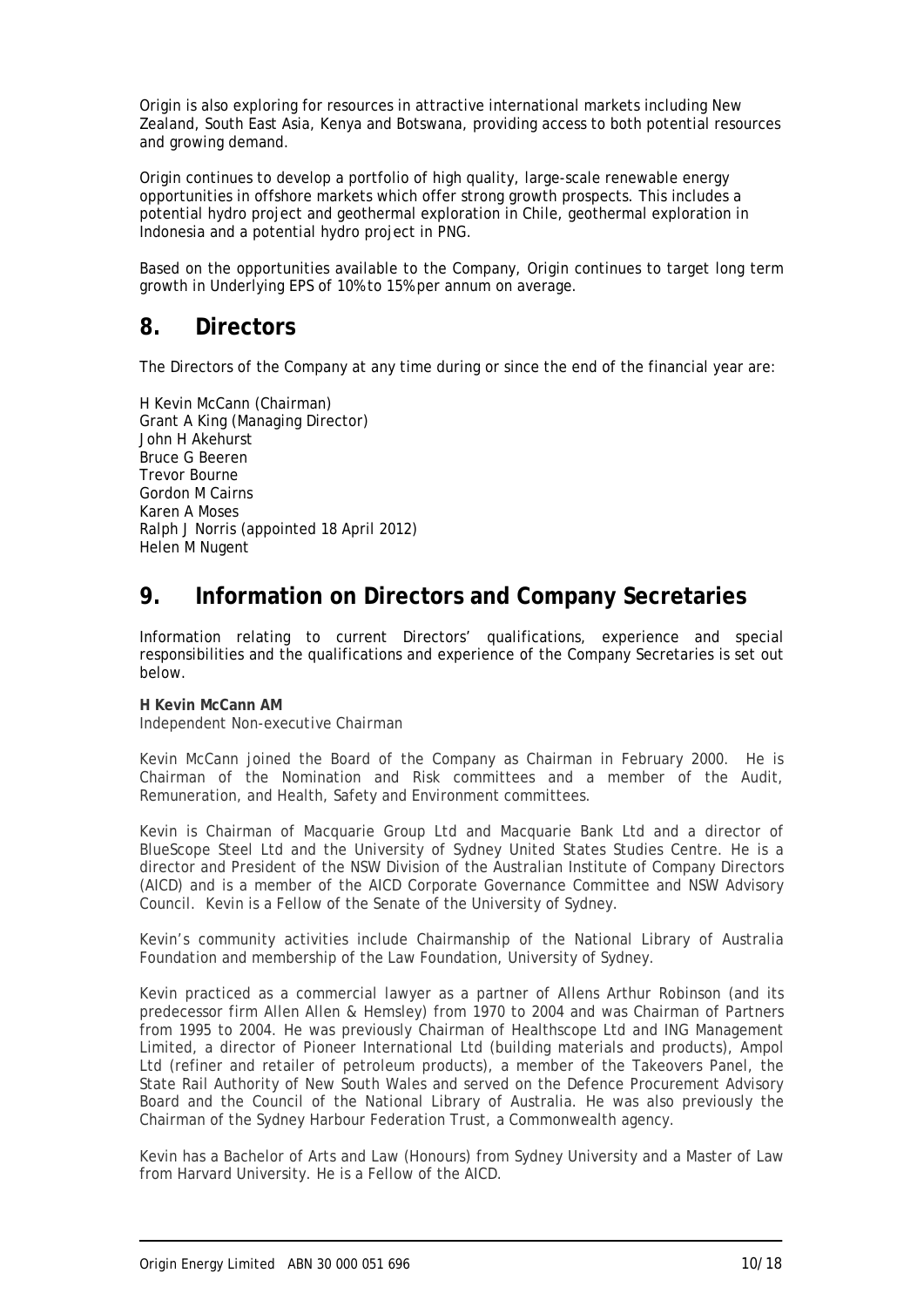**Grant A King**  *Managing Director* 

Grant King was appointed Managing Director of the Company at the time of its demerger from Boral Ltd, in February 2000, and was Managing Director of Boral Energy from 1994. Grant is a member of the Company's Risk and Health, Safety and Environment committees.

Prior to joining Boral, he was General Manager, AGL Gas Companies. Grant is Chairman of Contact Energy Ltd (since October 2004), a councillor of the Australian Petroleum Production and Exploration Association, a Director of the Business Council of Australia and Chairman of the Business Council of Australia Infrastructure & Sustainability Growth Committee. He is a former director of Envestra Ltd (1997-2007) and former Chairman of the Energy Supply Association of Australia Ltd.

Grant has a Civil Engineering degree from the University of New South Wales and a Master of Management from the University of Wollongong.

#### **John H Akehurst**

*Independent Non-executive Director* 

John Akehurst joined the Board of the Company in April 2009 and is Chairman of the Health, Safety and Environment Committee and a member of the Nomination and Risk committees.

His executive career was in the upstream oil and gas and LNG industries, initially with Royal Dutch Shell and then as Chief Executive of Woodside Petroleum Ltd. John is currently a member of the Board of the Reserve Bank of Australia and a director of CSL Ltd, Securency Ltd, Transform Exploration Pty Ltd and the University of Western Australia Business School.

He is Chairman of the National Centre for Asbestos Related Diseases and of the Fortitude Foundation, a former Chairman of Alinta Ltd and Coogee Resources Ltd and a former director of Oil Search Ltd.

John holds a Masters in Engineering Science from Oxford University and is a Fellow of the Institution of Mechanical Engineering.

**Bruce G Beeren**  *Non-executive Director* 

Bruce Beeren joined the Board of the Company as an Executive Director in March 2000. He retired from this position on 31 January 2005 and continues on the Board as a Nonexecutive Director. He is a member of the Remuneration, Risk and Nomination committees.

With over 35 year's experience in the energy industry, Bruce was Chief Executive Officer of VENCorp, the Victorian gas system operator, and held several senior management positions at AGL, including Chief Financial Officer. He is a director of Contact Energy Ltd (since October 2004), Equipsuper Pty Ltd (since August 2002) and The Hunger Project Australia Pty Limited (since August 2008). He is a former director of ConnectEast Group (2009-2011), Coal & Allied Industries Ltd (2004-2011), Envestra Ltd (2000-2007) and Veda Advantage Ltd (2004-2007).

Bruce has degrees in Science (from ANU) and Commerce and a Master of Business Administration (both from the University of New South Wales). He is a Fellow of CPA Australia and the AICD.

#### **Trevor Bourne**

*Independent Non-executive Director* 

Trevor Bourne joined the Board of the Company in February 2000. He is Chairman of the Remuneration Committee and a member of the Risk, Audit, Nomination and Health, Safety & Environment committees.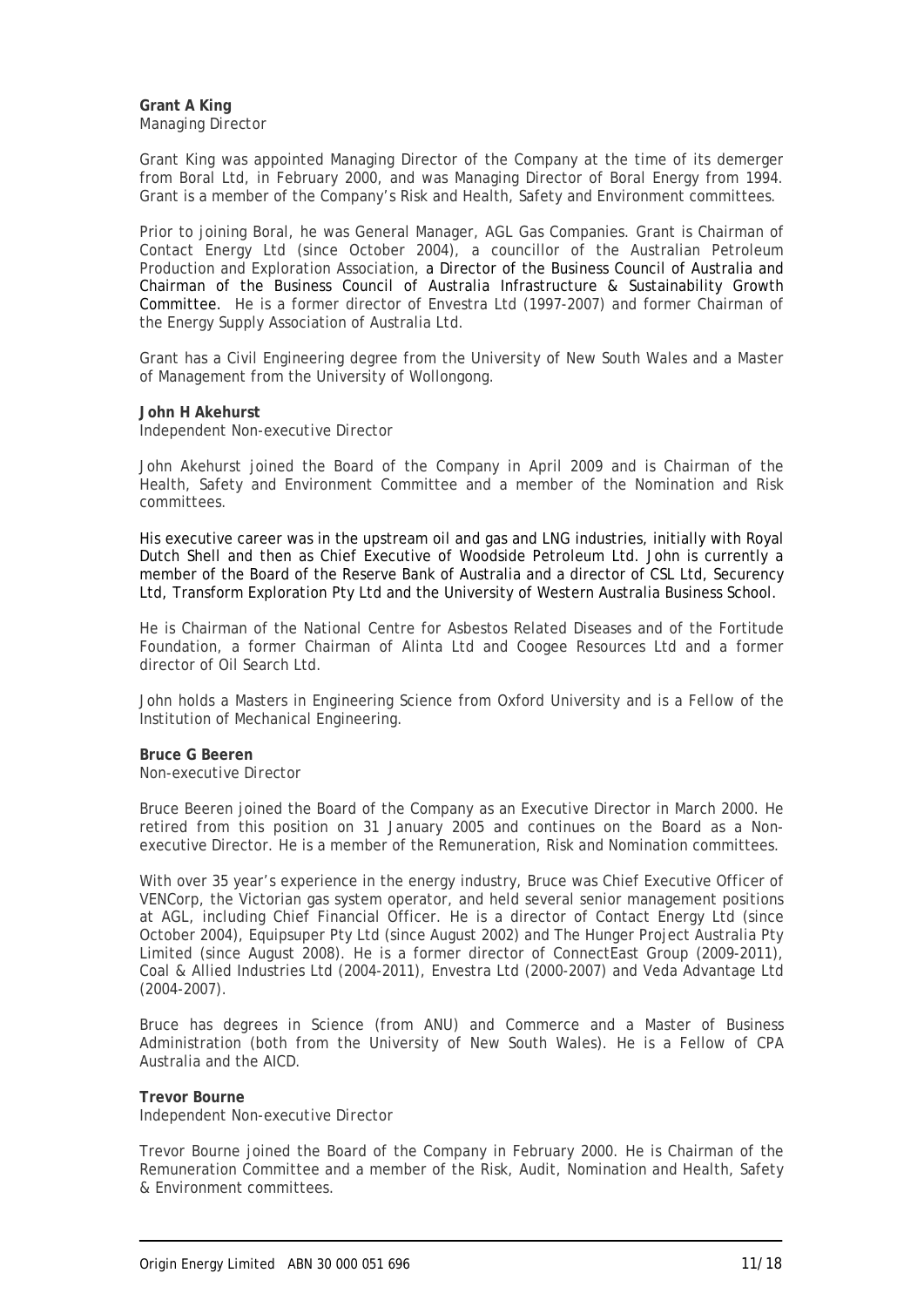Trevor retired in December 2003 as Chief Executive Officer of Tenix Investments Pty Ltd, prior to which he was Managing Director of Brambles Australia Ltd. Trevor is a director of Caltex Australia Ltd (since March 2006). He is former Chairman of Hastie Group Ltd (2004- 2012) and director of Coates Hire Ltd (2004-2008) and Lighting Corporation Ltd (2004-2008).

Trevor has a Mechanical Engineering degree from the University of New South Wales and a Master of Business Administration from Newcastle University. He is a fellow of the AICD.

**Gordon M Cairns**  *Independent Non-executive Director* 

Gordon Cairns joined the Board of the Company on 1 June 2007. He is a member of the Remuneration, Risk, Nomination and Health, Safety and Environment committees and is Chairman of the Origin Foundation.

He has extensive Australian and international experience as a senior executive, most recently as Chief Executive Officer of Lion Nathan Ltd, and has held senior management positions in marketing and finance with Pepsico, Cadbury Schweppes and Nestlé.

Gordon is currently Chairman of Quick Service Restaurant Group and a director of Westpac Banking Corporation (since July 2004) and World Education Australia. He is also a senior advisor to McKinsey & Company and Caliburn Partnership. He was previously Chairman of Rebel Group (2010-2012) and a Director of The Centre for Independent Studies.

Gordon holds a Master of Arts (Honours) from the University of Edinburgh.

#### **Karen A Moses**

*Executive Director, Finance and Strategy* 

Karen Moses joined the Board of the Company in March 2009 and is a member of the Risk Committee. She is responsible for the finance, tax and accounting functions, interactions with capital markets and for information technology. In addition to corporate strategy and transactional activity, she has oversight of overall risk including health, safety and environment, commodity risk, compliance and insurance. Karen oversees the Australia Pacific LNG project for Origin.

Prior to Origin, Karen held development and trading roles with Exxon Group (1983-1994). Karen is a director of Contact Energy Ltd (since October 2004), SAS Trustee Corporation (since March 2012) and Sydney Dance Company (since May 2012). Karen is a former director of Australian Energy Market Operator Limited (July 2009-June 2012), Energy and Water Ombudsman (Victoria) Ltd (October 2005-November 2010), VENCorp (2007-2009) and the Australian Energy Market Operator (Transitional) Ltd (September 2008-July 2009).

Karen holds a Bachelor of Economics and a Diploma of Education from the University of Sydney.

#### **Ralph J Norris KNZM**

*Independent Non-executive Director* 

Ralph Norris joined the Board of the Company in April 2012. He is a member of the Audit, Nomination and Risk committees.

Ralph retired as Managing Director and Chief Executive Officer of the Commonwealth Bank of Australia in November 2011 following a 40 year career in business and the banking sector in Australia and New Zealand. During his career he had a number of senior executive roles including Chief Executive Officer of ASB Bank and Air New Zealand Limited. He is a director of Fonterra Limited and a former Director of Fletcher Building Ltd, Business Council of Australia, the International Monetary Conference, Chairman of Sovereign Insurance Ltd, the New Zealand Bankers' Association, New Zealand Business Roundtable and the Australian Bankers' Association.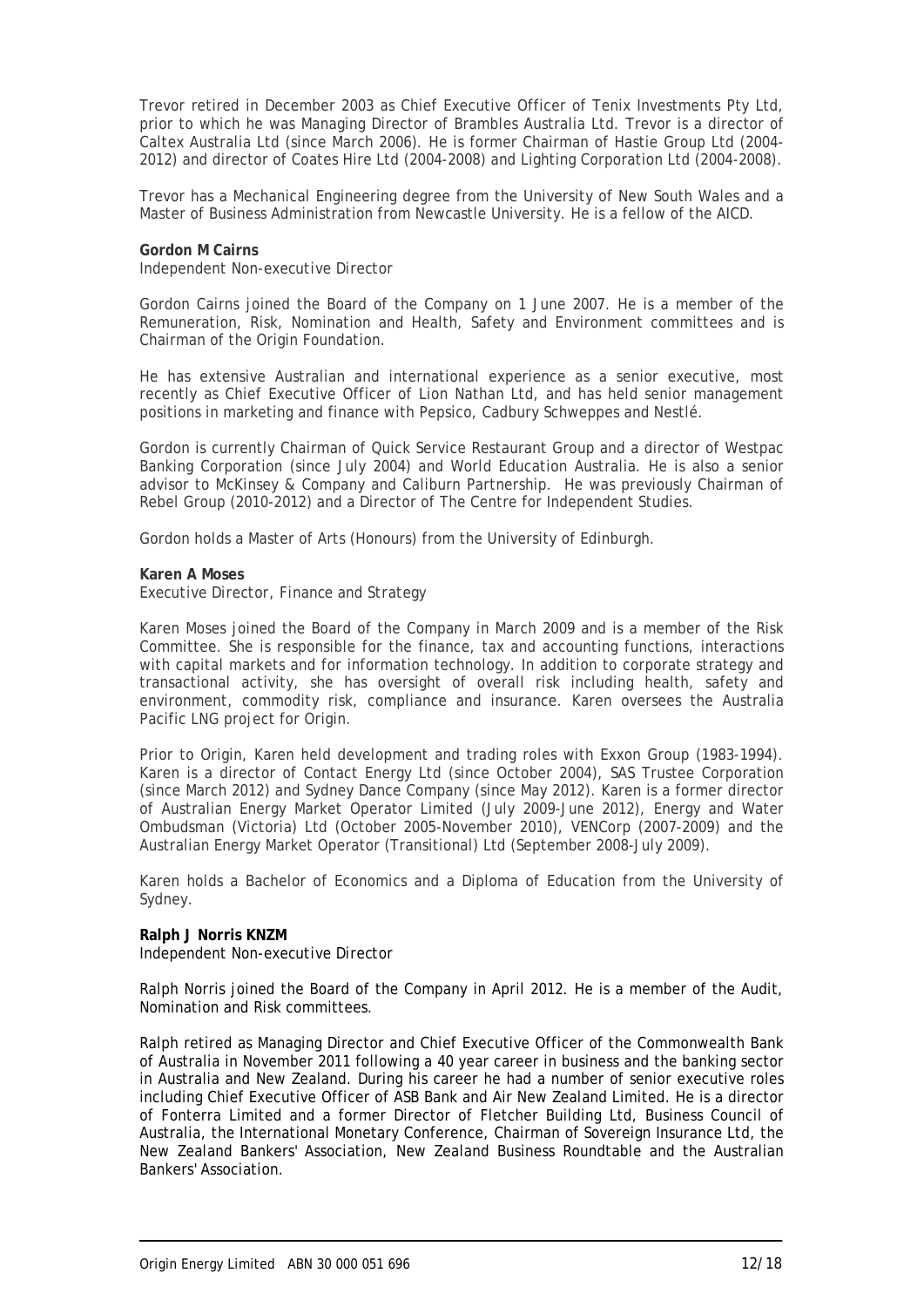He is a member of the New Zealand Olympic Advisory Committee and the Juvenile Diabetes Research Foundation Advisory Board.

Ralph was made a Knight Companion of the New Zealand Order of Merit in 2009 and a Distinguished Companion of the New Zealand Order of Merit for services to business in 2006. He is a Fellow of the New Zealand Institute of Management and a Fellow of New Zealand Computer Society.

**Helen M Nugent AO**  *Independent Non-executive Director* 

Helen Nugent joined the Board of the Company in March 2003 and is Chairman of the Audit Committee and a member of the Remuneration, Risk and Nomination committees. An experienced professional non-executive director, she is currently Chairman of Funds SA. She is also a director of Macquarie Group Ltd (since August 2007), Macquarie Bank Ltd (since June 1999) and Freehills. She is Chancellor of Bond University, President of Cranbrook School and Chairman of the National Portrait Gallery.

Previously, Helen was Chairman of Swiss Re Life and Health (Australia) (2001-2010) and a non-executive director of UNiTAB (1999-2006), Director of Strategy at Westpac Banking Corporation and a partner with McKinsey & Company, specialising in financial services and mining.

Helen has a Bachelor of Arts (Honours); a Doctorate of Philosophy; and an Honorary Doctorate in Business from the University of Queensland. She also holds a Master of Business Administration (with Distinction) from the Harvard Business School. She is a Fellow of the AICD.

#### **Andrew Clarke**

#### **Group General Counsel and Company Secretary**

Andrew Clarke joined Origin Energy in May 2009 and is responsible for the company secretarial and legal functions. He was a partner of a national law firm for 15 years and was Managing Director of a global investment bank for more than two years prior to joining Origin. Andrew has a Bachelor of Laws (Hons) and a Bachelor of Economics from Sydney University. He is admitted to practice in New South Wales and New York.

#### **Helen Hardy Company Secretary**

Helen Hardy joined Origin Energy in March 2010. She was previously General Manager, Company Secretariat of a large ASX listed company, and has advised on governance, financial reporting and corporate law at a Big 4 accounting firm and a national law firm. Helen is a Chartered Accountant and Chartered Secretary. She holds a Bachelor of Laws and a Bachelor of Commerce from Melbourne University, and is admitted to practice in New South Wales and Victoria.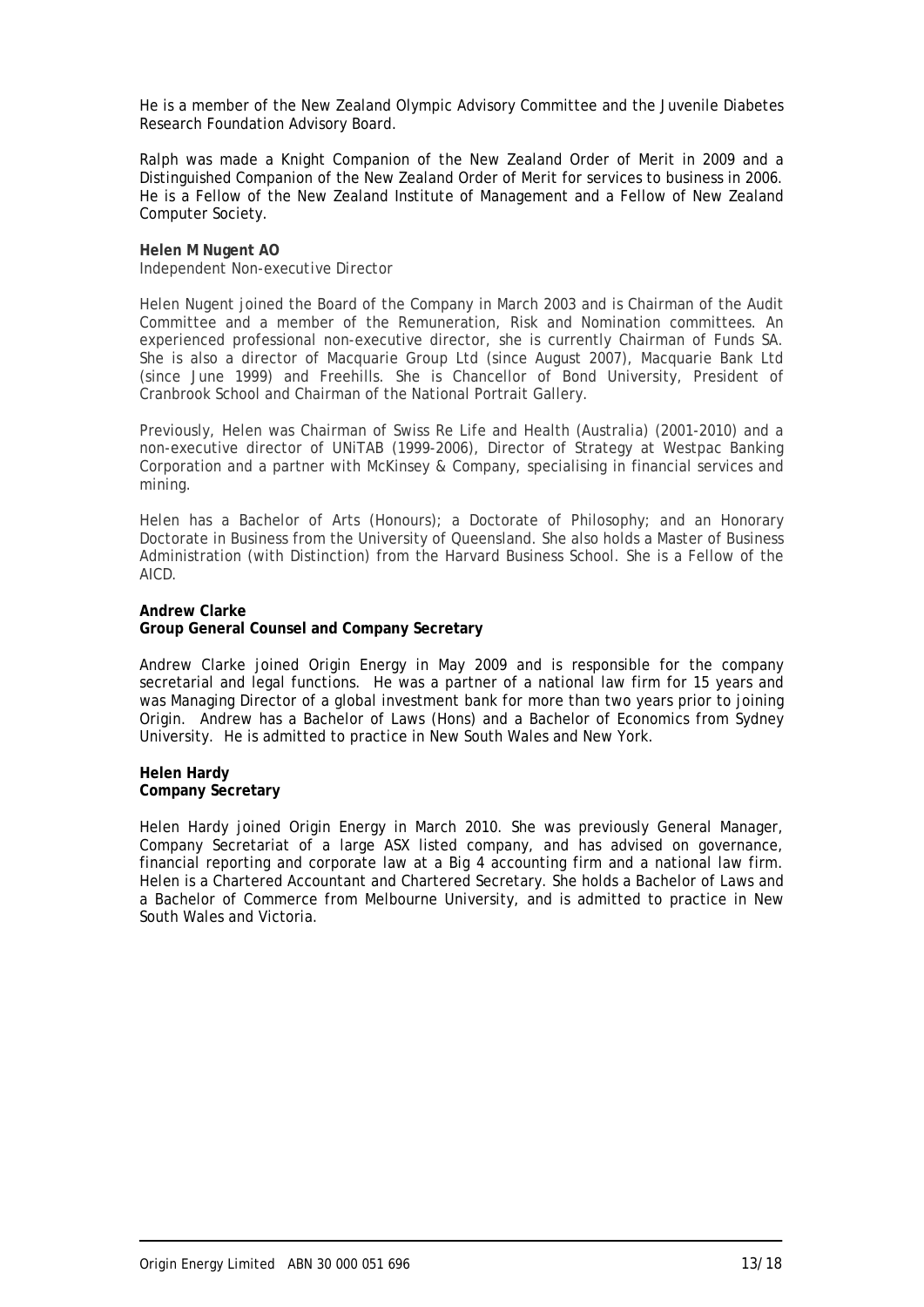# **10. Directors' meetings**

The number of Directors' meetings, including Board Committee meetings, and the number of meetings attended by each Director during the financial year are shown in the table below:

|                   |    | Scheduled                |                | Unscheduled              |                          |                          |   | <b>Meetings of Board Committees</b> |                          |                          |            |                          |             |                |
|-------------------|----|--------------------------|----------------|--------------------------|--------------------------|--------------------------|---|-------------------------------------|--------------------------|--------------------------|------------|--------------------------|-------------|----------------|
| <b>Directors</b>  |    | Board<br><b>Meetings</b> |                | Board<br><b>Meetings</b> |                          | Audit                    |   | Remuneration                        |                          | <b>HSE</b>               | Nomination |                          | <b>Risk</b> |                |
|                   | н  | A                        | н              | A                        | н                        | A                        | H | A                                   | н                        | Α                        | H          | A                        | н           | A              |
| H K McCann        | 11 | 11                       | 4              | $\overline{4}$           | 4                        | 4                        | 5 | 4                                   | 5                        | 5                        | 3          | 3                        | 3           | 3              |
| G A King          | 11 | 11                       | $\overline{4}$ | 4                        |                          |                          |   | $\overline{a}$                      | 5                        | 5                        |            |                          | 3           | 3              |
| J H Akehurst      | 11 | 11                       | 4              | 4                        |                          | $\qquad \qquad -$        |   | $\qquad \qquad \blacksquare$        | 5                        | 5                        | 3          | 3                        | 3           | $\overline{2}$ |
| <b>B G Beeren</b> | 11 | 11                       | $\overline{4}$ | $\overline{4}$           | 1                        | 1                        | 5 | 5                                   | $\blacksquare$           | $\blacksquare$           | 3          | 3                        | 3           | 3              |
| T Bourne          | 11 | 11                       | $\overline{4}$ | 4                        | 4                        | 4                        | 5 | 5                                   | 5                        | 5                        | 3          | 3                        | 3           | 3              |
| <b>G</b> M Cairns | 11 | 11                       | $\overline{4}$ | 3                        |                          | $\overline{\phantom{a}}$ | 5 | 5                                   | 5                        | 5                        | 3          | 3                        | 3           | 3              |
| K A Moses         | 11 | 11                       | $\overline{4}$ | 3                        | $\overline{\phantom{a}}$ | $\overline{\phantom{a}}$ |   | $\blacksquare$                      |                          |                          |            | $\overline{\phantom{a}}$ | 3           | 3              |
| R J Norris        | 3  | 3                        | 1              | 1                        | 1                        | 1                        |   |                                     |                          |                          |            |                          | 1           | 1              |
| H M Nugent        | 11 | 11                       | 4              | 4                        | 4                        | 4                        | 5 | 5                                   | $\overline{\phantom{a}}$ | $\overline{\phantom{a}}$ | 3          | 3                        | 3           | 3              |

H: Number of meetings held during the time that the Director held office or was a member of the committee during the year.

A: Number of meetings attended.

The Board held two workshops during the year to consider operational and strategic matters of relevance to the Origin Group. The Board also visited Company operations in Queensland and met with operational management during the year.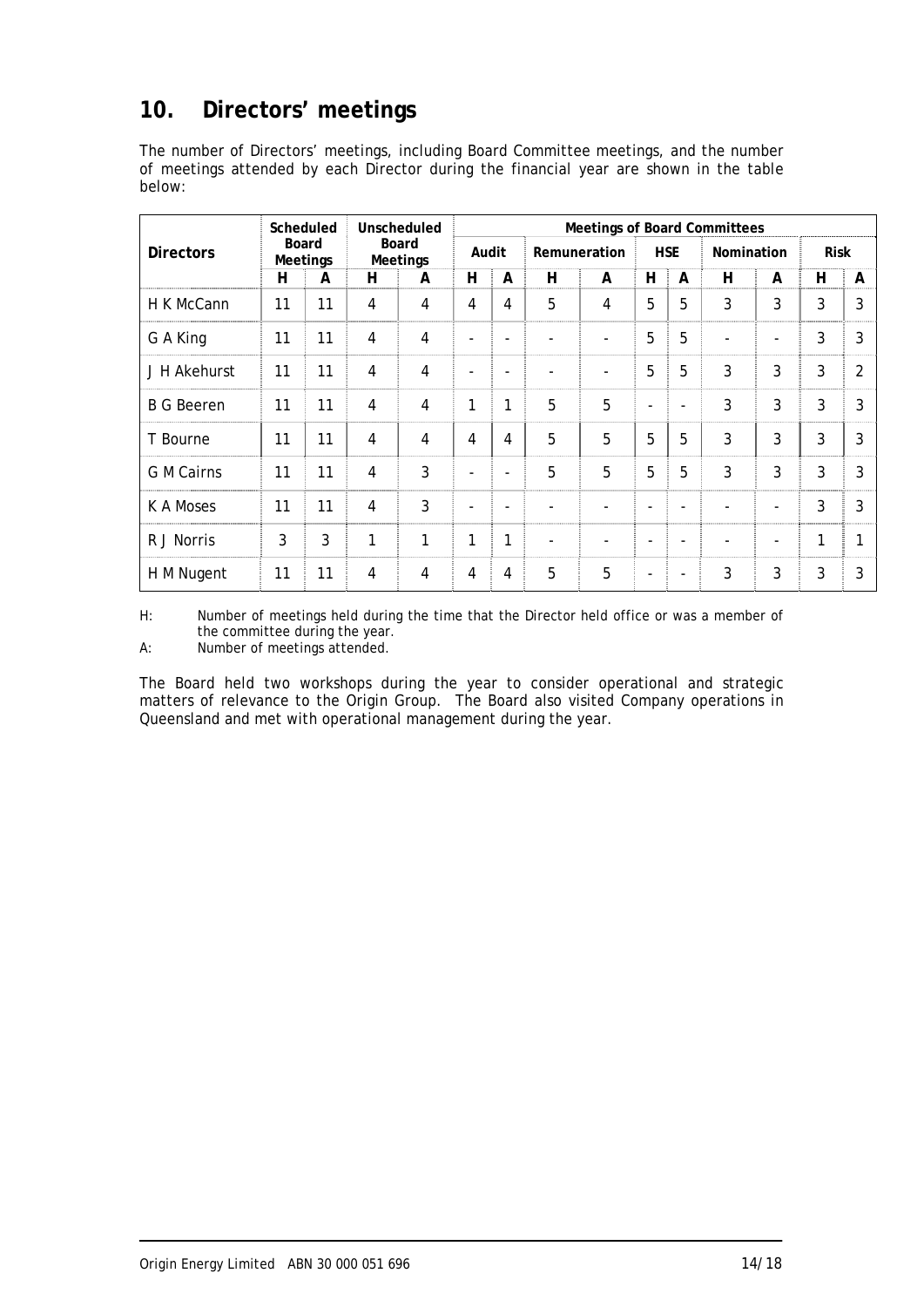# **11. Directors' interests in shares, options and rights of Origin Energy Limited**

The relevant interests of each Director in the shares, subordinated notes and rights or options over such instruments issued by the companies within the consolidated entity and other related bodies corporate at the date of this report are as follows:

| <b>Director</b>   | Ordinary<br>shares held<br>directly and<br>indirectly | Subordinated<br>Notes held<br>directly and<br>indirectly | Options over<br>ordinary<br>shares | Performance<br><b>Share Rights</b><br>over<br>ordinary<br>shares | Ordinary<br>shares in<br>Contact<br>Energy<br>Limited |
|-------------------|-------------------------------------------------------|----------------------------------------------------------|------------------------------------|------------------------------------------------------------------|-------------------------------------------------------|
| H K McCann        | 349,012                                               | 7,070                                                    |                                    |                                                                  |                                                       |
| G A King          | 1,006,611                                             | 2,000                                                    | $2,096,718^{(1)}$                  | 582,083 $(2)$                                                    | 32,353                                                |
| J H Akehurst      | 71,200                                                | 2,000                                                    |                                    |                                                                  |                                                       |
| <b>B G Beeren</b> | 1,381,680                                             | 500                                                      |                                    |                                                                  | 34,277                                                |
| T Bourne          | 55,606                                                |                                                          |                                    |                                                                  |                                                       |
| <b>G</b> M Cairns | 83,360                                                |                                                          |                                    |                                                                  |                                                       |
| K A Moses         | 237,374                                               | 1,000                                                    | $760,695^{(3)}$                    | $251,729^{(2)}$                                                  | 20,086                                                |
| R J Norris        | 20,000                                                |                                                          |                                    |                                                                  |                                                       |
| H M Nugent        | 38,834                                                | 300                                                      |                                    |                                                                  |                                                       |

Exercise price for share options and performance share rights:

(1) 300,000: \$9.86, 400,000: \$15.84, 297,000: \$15.47, 371,212: \$14.91, 728,506: \$13.01

- (2) Nil
- (3) 140,000: \$9.86, 89,000: \$15.84, 115,000: \$15.47, 145,202: \$14.91, 271,493: \$13.01

#### **Options and Rights granted by Origin Energy**

Options and Rights granted during the financial year, including to key management personnel, are included in section 8 of the Remuneration Report which forms part of this Directors' Report.

No Options or Rights were granted since the end of the financial year.

#### **Options and Rights granted by Contact Energy**

The number of options and rights granted by Contact Energy to participants under its own long-term incentive plan during the financial year, and on issue at the end of the financial year is summarised below:

#### *Options*

| <b>Grant Date</b> | <b>Expiry Date</b> | Exercise price | Balance at   |
|-------------------|--------------------|----------------|--------------|
|                   |                    | per option     | 30 June 2012 |
| 1 October 2007    | 30 November 2012   | NZ\$9.07       | 262,547      |
| 1 February 2008   | 30 November 2012   | NZ\$7.55       | 15,008       |
| 1 October 2008    | 30 November 2013   | NZ\$8.53       | 555,738      |
| 1 October 2009    | 30 November 2014   | NZ\$5.67       | 1,429,288    |
| 1 October 2010    | 30 November 2015   | NZ\$5.76       | 3,727,092    |
| 1 October 2011    | 30 November 2016   | NZ\$5.40       | 2,789,389    |

No Contact Energy options have been granted since the end of the financial year.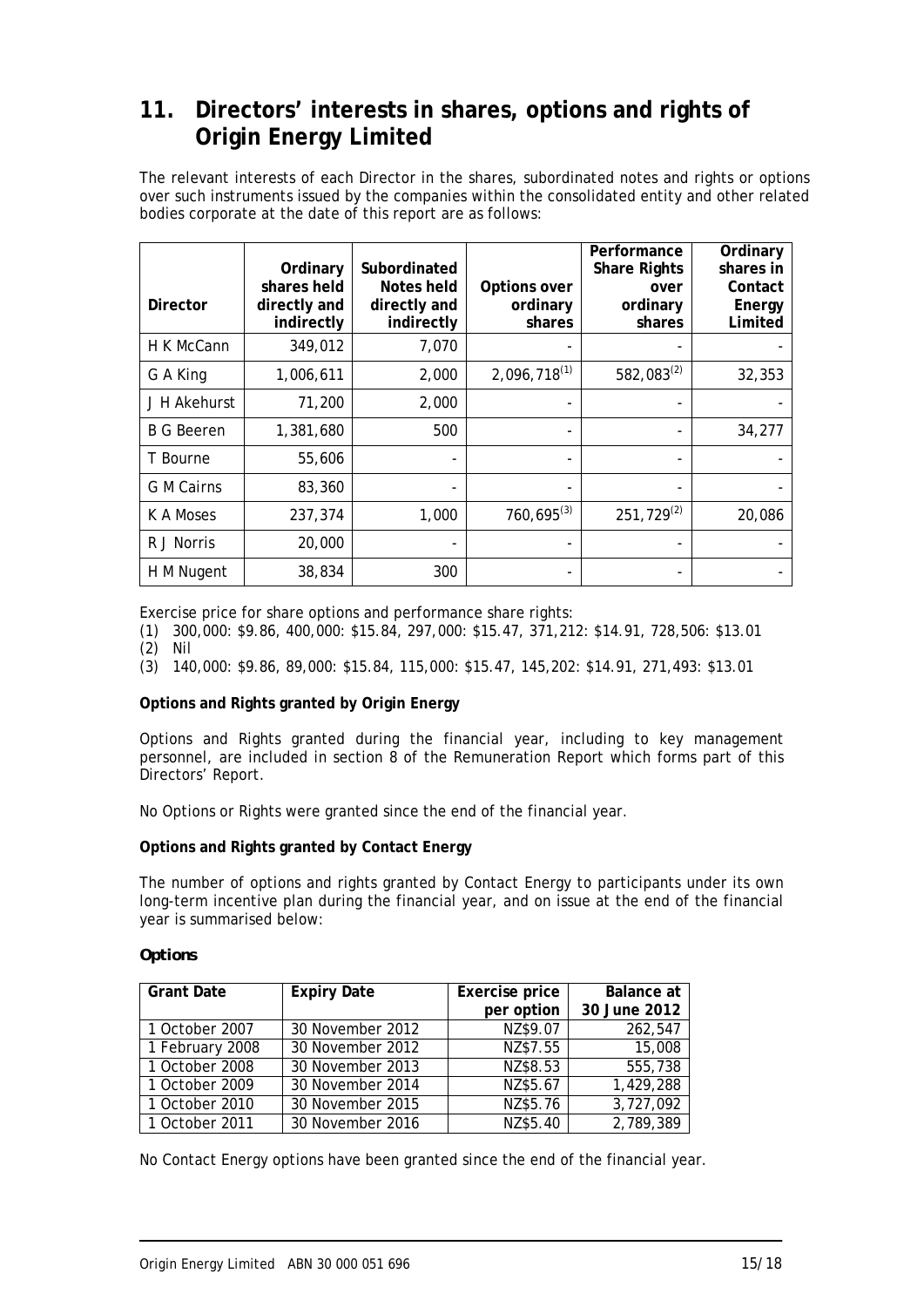### *Rights*

| <b>Grant Date</b> | <b>Expiry Date</b> | Exercise price | Balance at 30    |
|-------------------|--------------------|----------------|------------------|
|                   |                    | per right      | <b>June 2012</b> |
| 1 October 2007    | 30 November 2012   | NZ\$0.00       | 46,679           |
| 1 February 2008   | 30 November 2012   | NZ\$0.00       | 2,846            |
| 1 October 2008    | 30 November 2013   | NZ\$0.00       | 79,208           |
| 1 October 2009    | 30 November 2014   | NZ\$0.00       | 255,571          |
| 1 October 2010    | 30 November 2015   | NZ\$0.00       | 839,750          |
| 1 October 2011    | 30 November 2016   | NZ\$0.00       | 603,142          |

No Contact Energy rights have been granted since the end of the financial year.

**Origin Energy Shares issued on the exercise of Options and Rights**

#### *Options*

The following ordinary shares of Origin were issued during the year ended 30 June 2012 on the exercise of options granted under the Senior Executive Option Plan. No amounts are unpaid on any of the shares.

| Date options granted | Issue price | Number of     |
|----------------------|-------------|---------------|
|                      | of shares   | shares issued |
| 11 September 2006    | \$6.04      | 922,000       |
| 26 June 2007         | \$8.51      | 50,000        |
| 28 September 2007    | \$9.86      | 269,400       |

Since 30 June 2012, the following ordinary shares of Origin have been issued on the exercise of options granted under the Senior Executive Option Plan. No amounts are unpaid on any of the shares.

| Date options granted | Issue price<br>of shares | Number of<br>shares issued |
|----------------------|--------------------------|----------------------------|
| 28 September 2007    | \$9.86                   | 40,000                     |

#### *Rights*

The following ordinary shares of Origin were issued during the year ended 30 June 2012 on the vesting and exercise of rights granted under the Senior Executive Performance Share Rights Plan. No amount is payable on the vesting of rights and accordingly no amounts are unpaid on any of the shares.

| Date Rights granted | Number of<br>shares issued |  |
|---------------------|----------------------------|--|
| 28 September 2007   | 38,000                     |  |
| 30 September 2008   | 113,848                    |  |

Since 30 June 2012, the following ordinary shares of Origin have been issued on the vesting and exercise of rights granted under the Senior Executive Performance Share Rights Plan.

| Date Rights granted | Number of     |  |
|---------------------|---------------|--|
|                     | shares issued |  |
| 28 September 2007   | 6.000         |  |
| 30 September 2008   | 22,515        |  |

#### **Contact Energy Shares issued on the exercise of Options and Rights**

No Contact Energy Options or Rights have vested during or since the end of the financial year and as a result no Contact Energy shares have been issued on the vesting and exercise of Options or Rights granted under the Contact Energy Long-Term Incentive Scheme.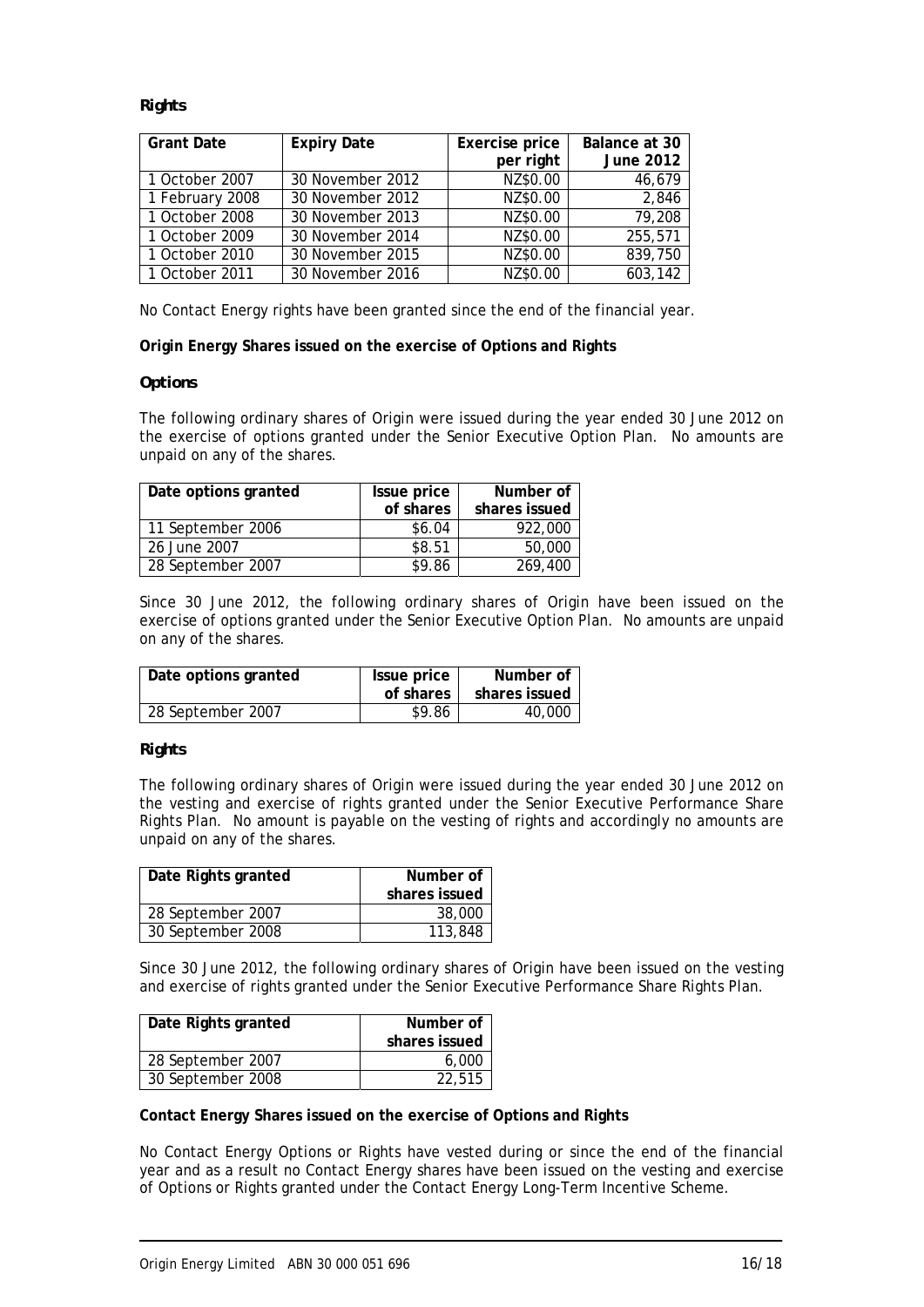# **12. Environmental regulation and performance**

The Company's operations are subject to significant environmental regulation under Commonwealth, State and Territory legislation. For the year ended 30 June 2012, the Company's Australian operations recorded 67 environmental regulatory incidents, one of which resulted in the NSW EPA issuing a A\$1500 fine for a breach of storage related regulations at the Company's Newcastle LPG terminal. Appropriate remedial actions have been, or are being, undertaken in relation to all these incidents.

### **13. Indemnities and insurance for Directors and officers**

Under the Constitution, the Company may indemnify current and past directors and officers for losses or liabilities incurred by the person as a director or officer of the Company or its related bodies corporate to the extent allowed under law. The Constitution also permits the Company to purchase and maintain a Directors' and Officers' insurance policy. No indemnity has been granted to an auditor of the Company in their capacity as auditor of the Company.

The Company has entered into agreements with current Directors and certain former Directors whereby it will indemnify those Directors from all losses or liabilities in accordance with the terms of the Constitution.

The agreements stipulate that the Company will meet the full amount of any such liabilities, including costs and expenses to the extent allowed under law. The Company is not aware of any liability having arisen, and no claims have been made during or since the year ended 30 June 2012 under these agreements.

During the year, the Company has paid insurance premiums in respect of Directors' and officers' liability, and legal expense insurance contracts for the year ended 30 June 2012.

The insurance contracts insure against certain liability (subject to exclusions) of persons who are or have been directors or officers of the Company and its controlled entities. A condition of the contracts is that the nature of the liability indemnified and the premium payable not be disclosed.

# **14. Auditor independence**

There is no former partner or director of KPMG, the Company's auditors, who is or was at any time during the year ended 30 June 2012 an officer of the Origin Energy Group. The auditor's independence declaration (made under section 307C of the Corporations Act) is attached to and forms part of this report.

### **15. Non-audit services**

The amounts paid or payable to the Origin Energy Group auditor KPMG for non-audit services provided by that firm during the year are as follows (shown to nearest thousand dollar):

| $\mathbf{1}$ . | Accounting advice                      | <b>Snil</b> |
|----------------|----------------------------------------|-------------|
| 2.             | <b>Taxation services</b>               | \$113,000   |
| 3.             | Equity and debt transactional services | \$530,000   |
| 4              | Other services                         | \$286,000   |

Further details of amounts paid to the Company's Auditors are included in Note 26 to the full financial statements.

In accordance with written advice signed by the Audit Committee Chairman and provided to the Board pursuant to a resolution passed by the Audit Committee, the Board has formed the view that the provision of those non-audit services by the auditor is compatible with, and did not compromise, the general standards of independence for auditors imposed by